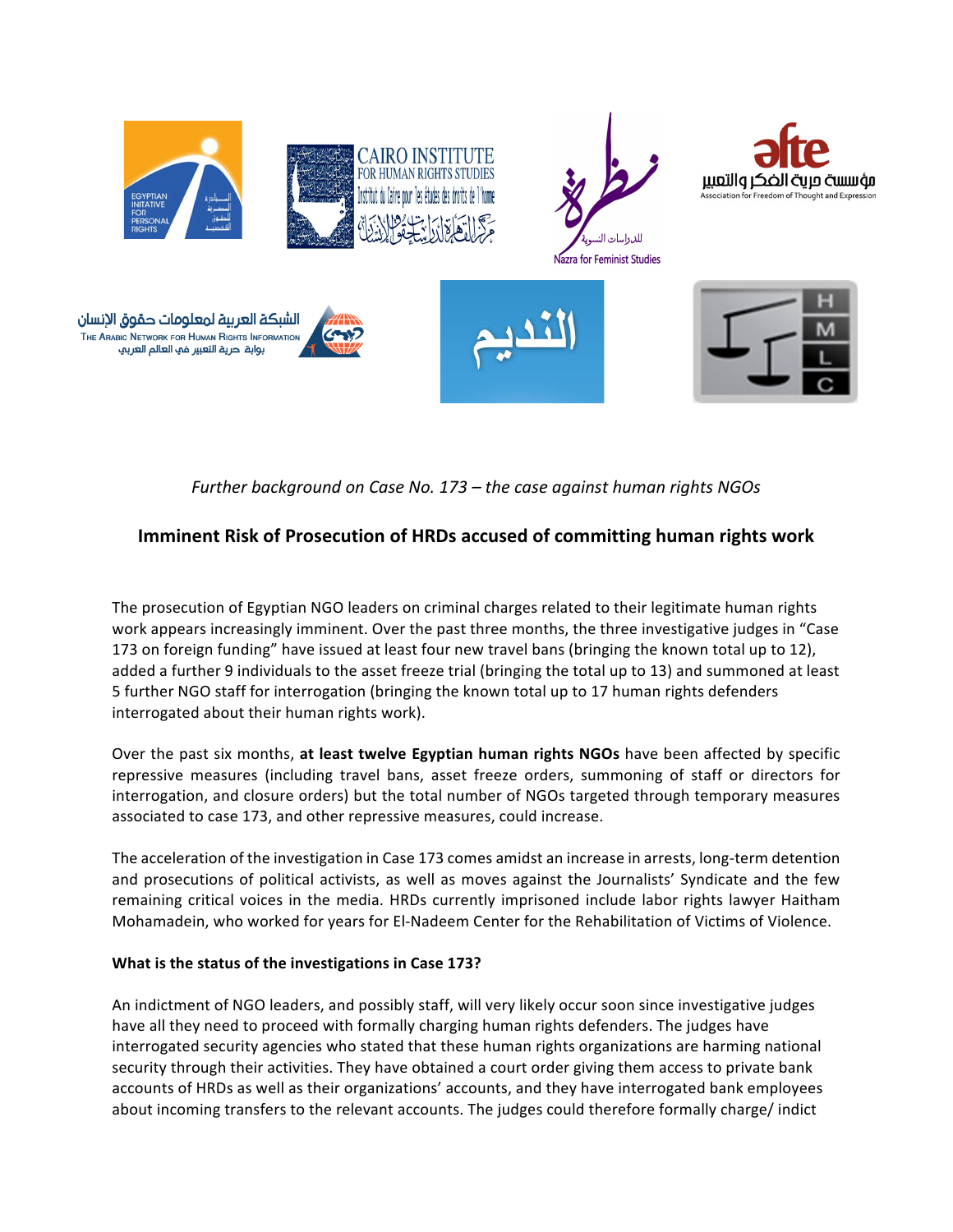the human rights defenders at any moment. They have started to summon financial and program staff from various organizations to interrogate them about their groups' activities, funding and management.

#### **What are the charges against HRDs?**

The actions being investigated in this case are the human rights work of these organizations. The components of these "crimes" are the transfer of funds to illegal entities (these rights NGOs) using those funds for illegal purposes, such as those listed in the following provisions. The charges listed in the case documents obtained by defense lawyers are under:

- Article 78 of Egypt's Penal Code, which carries a life imprisonment sentence (as amended by President al-Sissi in September 2014) for the receipt of money from abroad for the very vaguely worded purposes of "pursuing acts harmful to national interests or destabilizing general peace or the country's independence and its unity, or committing hostile acts against Egypt or harming security and public order."
- Article 98(c)(1) of the Penal Code which carries a penalty of 6 months' imprisonment for anyone who "creates or establishes or manages an association or organization or institution of any kind of an international character, or a branch of an international organization, without a license"
- Article 98(d) carries a penalty of 5 years for "all those who receive or accept directly or via an intermediary by any means, money or benefits of any form from a person or entity outside the country or inside it, when the purpose is to commit a crime listed in 98(1), 98(1)(bis), 98(b), 98(c), or 174 of this code."
- Under Article 76(2)(a) of the Associations Law, number 84/2002, failure to register is punishable by imprisonment for up to 6 months.

## The evidence brought against human rights organizations:

The evidence of these "crimes against national security" is in fact the work of the human rights organizations. In the case of one organization, the relevant security agency official submitted 107 screenshots of the organization's work online and testified before the judge that the organization's work aimed at "harming national security, spreading instability in Egypt, encouraging a state of chaos and a security breakdown, encouraging rifts within Egyptian society and the failure of the Egyptian regime."

In the reasoning of the June 15 verdict approving the asset freeze request against Al-Andalus Institute for Tolerance and Anti-Violence Studies, the judge relied on the report by National Security officer 3aqid (colonel) Mahmoud Ali Mahmoud stating that he was convinced that a crime had taken place and therefore ordered a freeze. The crime in question as set out in the National Security officer's testimony was the receipt of foreign funding with the purpose of spreading false information with the purpose of harming Egypt's image, spreading chaos, weakening state institution, causing divisions within Egyptian society in exchange for funding received from abroad. The acts in question committed by the organization were described as "spreading false allegations about the existence of discrimination against Coptic Christians and Bahais with the purpose of harming national security and tarnishing the image of the country abroad, and publishing false statements about the existence of sectarian strife in Egypt."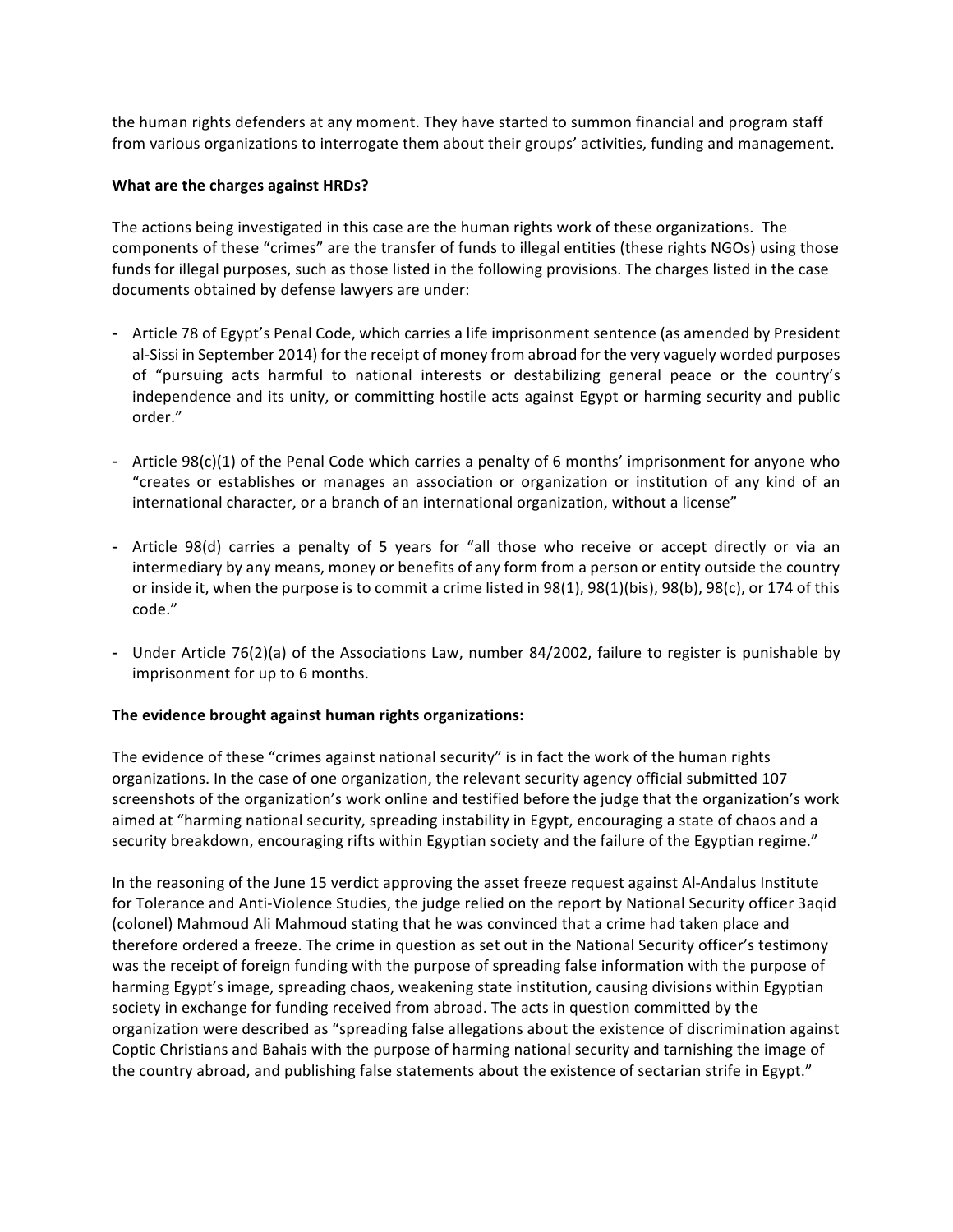#### **What measures have been ordered thus far by the investigative judges?**

In Case 173, the investigative judges have requested travel bans against NGO directors/founders and asset freezes of the accounts of these organizations and their founders.

- **Travel bans:** thus far, the investigative judges have banned at least 12 NGO directors, founders and staff from travel:
	- 1. Gamal Eid, director of the Arab Network for Human Rights Information (ANHRI), banned on February 4, 2016
	- 2. Hossam Bahgat, founder of the Egyptian Initiative for Personal Rights (EIPR), February 23, 2016
	- 3. Mohamed Zaree, Cairo office director of the Cairo Institute for Human Rights Studies (CIHRS), May 26, 2016
	- 4. Hoda Abdelwahab, executive director of the Arab Center for the Independence of the Judiciary and Legal Profession, June 20, 2016
	- 5. Mozn Hassan, founder and executive director of Nazra for Feminist Studies, June 27, 2016
	- 6. Nasser Amin, founder of the Arab Center for the Independence of the Judiciary and Legal Profession, July 14, 2016
	- 7. Reda al Danbouky, Executive Director of the Women's Center for Guidance and Legal Awareness, 15 July or earlier.
	- 8. Esraa Abdelfattah, Egyptian Democracy Academy director, January 2015
	- 9. Hossam el din Ali, Egyptian Democracy Academy staff, December 2014
	- 10. Ahmed Ghoneim, Egyptian Democracy Academy, December 2014
	- 11. Bassem Samir, Egyptian Democracy Academy December 2014
	- 12. Mohamed Lotfy, director of the Egyptian Commission for Rights and Freedoms, as yet unclear whether related to Case 173 or another investigation:
- **Asset freezes and freeze requests:** (provisional measures pending a final verdict once the criminal trial concludes) affecting 14 individuals and 6 organizations:
	- **o** On June 15, 2016 the North Cairo Criminal Court ordered the freezing of the personal accounts of Ahmad Samih and of the organization he directs Al-Andalus Institute for Tolerance and Anti-Violence Studies.
	- **o** On September 17, a Cairo Criminal Court is expected to rule on the asset freeze of NGO leaders' personal accounts and that of their organizations: at the start of each session, the judge read out a list of 13 names of individuals whose assets are subject to a freeze (listed here) and the names of three organizations; CIHRS, Hisham Mubarak Law Center and the Egyptian Center on the right to Education. The prosecutor's submissions confirm that both the personal and the organization's bank accounts are at risk of being frozen.
		- 1. Hossam Bahgat, EIPR
		- 2. Gamal Eid, ANHRI
		- 3. Gamal Eid's wife
		- 4. Gamal Eid's daughter, Lina, a minor
		- 5. Bahey el Din Hassan, CIHRS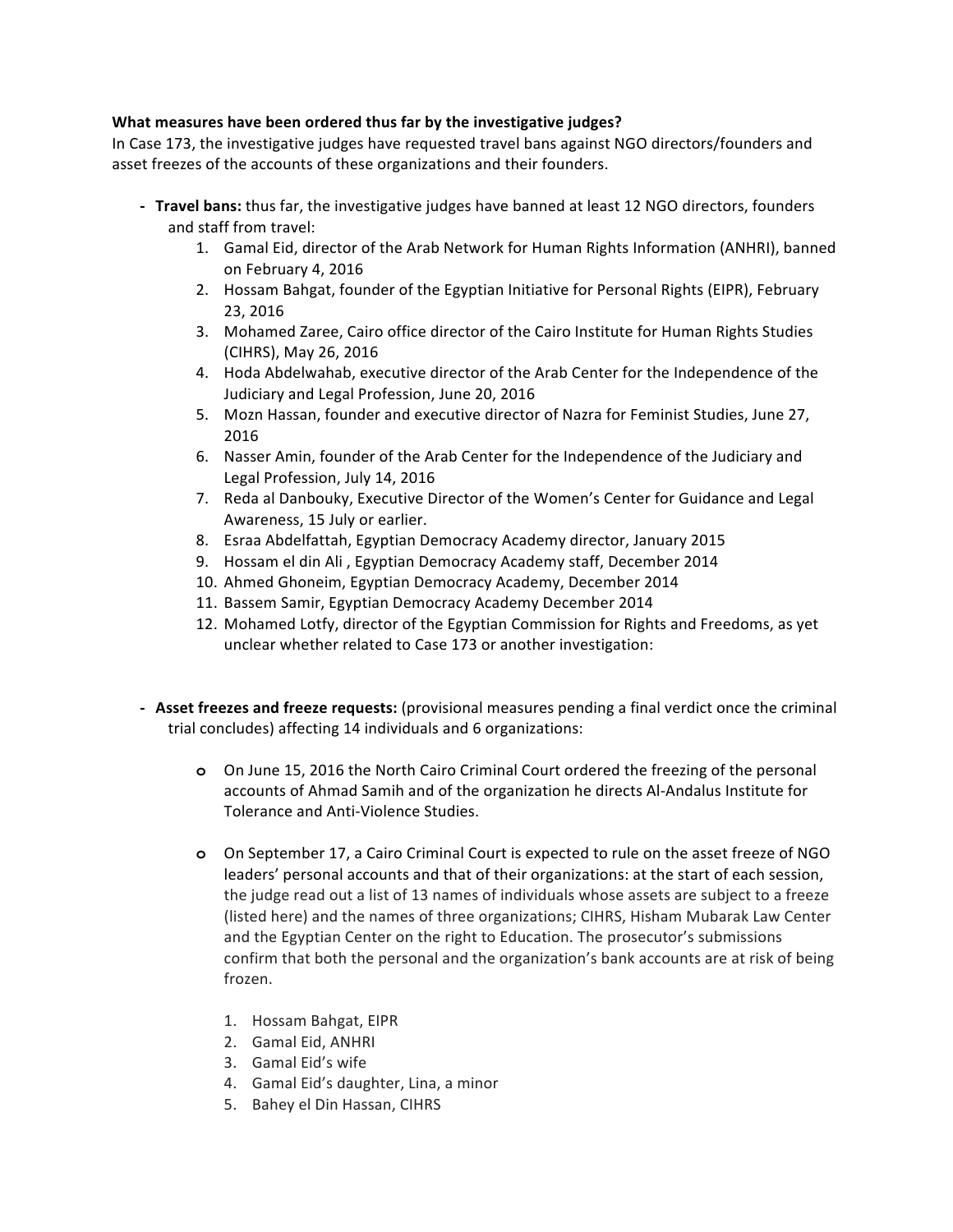- 6. Bahey el Din Hassan's wife
- 7. Bahey el Din Hassan's daughter
- 8. Bahey el Din Hassan's daughter, a minor
- 9. Bahey el Din Hassan's daughter, a minor
- 10. A CIHRS staff member
- 11. A CIHRS staff member
- 12. Mostafa al Hassan, Hisham Mubarak Law Centre
- 13. Abdel Hafiz el Tayel, the Egyptian Center on the Right to Education
- **Summons to NGO staff for interrogation:** the three investigative judges have already carried out their interrogations of witnesses for the state, including security agencies, Central Bank employees and employees of the private banks where NGOs have their accounts. In March 2016 they turned to the accused and have thus far summoned one NGO director, Mozn Hassan as an accused person, one deputy director, a former manager and 14 NGO staff for interrogation as witnesses which would not preclude them from being themselves indicted in this case.
	- **o** Three members of Nazra staff
	- **o** Mozn Hassan, Nazra for Feminist Studies' founder and executive director
	- **o** Three members of the Cairo Institute for Human Rights Studies
	- **o** Rawda Ahmad, deputy director of the Arab Network for Human Rights Information
	- **o** Two current and one former staff members of Andalus Institute for Tolerance and Anti-Violence Studies
	- **o** A former member of the management team at the Egyptian Initiative for Personal Rights
	- **o** Chief accountant at the Egyptian Initiative for Personal Rights
	- **o** Taher Abul Nasr, lawyer and former Hisham Mubarak staff
	- **o** Tarek Abdel Al, lawyer and former Hisham Mubarak staff
	- **o** Karim Abdelrady and Fahmy, staff at the Arab Network for Human Rights Information.

## **Measures against other NGOs:**

- The Nadeem Center for the Rehabilitation of Victims of Violence has operated for years as a rehabilitation center registered with the ministry of health. On 17 February officials served the Nadeem Center with a closure order by the Ministry of Health for "breach of license conditions." On April 5, four ministry of health officials went to the premises to implement the closure order and ordered the staff to leave. When the founders refused to leave the premises, the officials threatened to call the ministry of interior but ultimately ended up leaving.
- **United Group: Director Negad El Borei** has been interrogated six times on charges of "establishing an unlicensed entity, receiving illegal funds, and deliberately spreading false information with the purpose of harming public order or public interest" in relation to a workshop he organized to draft an anti-torture bill.

## Who are the organizations at risk of prosecution this time?

There are 37 organizations named in the Fact-finding Committee report who are therefore at risk of prosecution. On October 9, 2015, the Egyptian daily Al-Youm Al-Sabea leaked a scanned copy of a request by the investigation judge in connection with Case No. 173 to the tax authorities enquiring about the tax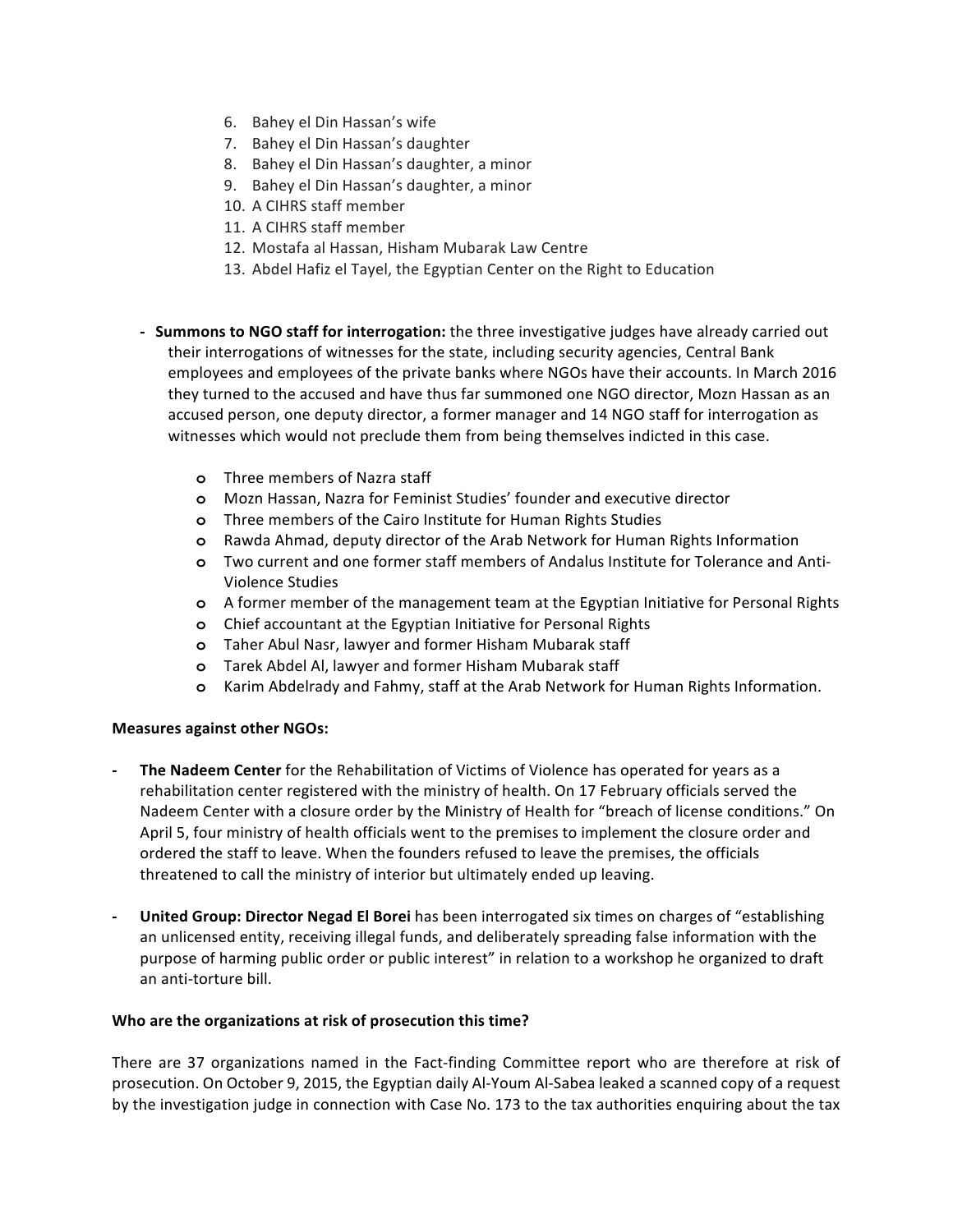compliance of 25 Egyptian organizations, including those listed above and also the Hisham Mubarak Law Center, the Egyptian Center for Economic and Social Rights, the Arab Organization for Penal Reform, the Land Center for Human Rights, Appropriate Communications Technologies and the Egyptian Association for Community Participation & Enhancement.

Over the past six months the following organizations have been targeted:

- 1. The Arab Network for Human Rights Information: travel ban and asset freeze against director Gamal Eid, summons to deputy Rawda Ahmad
- 2. The Egyptian Initiative for Personal Rights: travel ban and asset freeze against founder and board member Hossam Bahgat, summons to the chief financial officer and a former member of the management team.
- 3. Cairo Institute for Human Rights Studies: travel ban against Cairo office director Mohamed Zaree, asset freeze order reviewed by court against director and 2 staff, summons to three of their staff.
- 4. Nazra for Feminist Studies: travel ban against founder and executive director Mozn Hassan, interrogation of three Nazra staff.
- 5. The Nadeem Center for Rehabilitation of Victims of Violence: served on 17 February with a closure order by the Ministry of Health for "breach of license conditions." Second attempt to enforce closure order on April 5.
- 6. Hisham Mubarak Law Center: asset freeze request targeting both the organization and its director, Mostafa al Hassan.
- 7. The Egyptian Center for the Right to Education and its director Abdel hafiz el Tayel are subject to an asset freeze request; el Tayel has been summoned for interrogation by the investigative judge.
- 8. Al Andalus: on June 15, 2016 a criminal court froze the assets of the organization and its director Ahmad Samih.
- 9. The Arab Center for the Independence of the Judiciary and Legal Profession: travel bans against its two directors Nasser Amin and Hoda Abdelwahab.
- 10. The Egyptian Democracy Academy: travel bans against director and staff as well as interrogation.
- 11. United Group: director Negad al-Borei was interrogated by prosecutors 6 times (the last time in June 2016) on charges of "establishing an unlicensed entity named "United Group - Attorneys-at-law, Legal Advisors" for the intent of inciting resistance to the authorities, implementing human rights activities without a license, receiving funds from the National Center for State Courts, deliberately spreading false information with the purpose of harming public order or public interest."
- 12. Egyptian Commission for Rights and Freedoms: founder and board member Ahmad Abdallah imprisoned April -September 2016; director Mohamed Lotfy subject to a travel ban since June 2015.

#### The legal framework which independent NGOs in Egypt have been operating under for decades:

The Egyptian government is claiming that these NGOs are operating illegally or covertly which is not true. The NGOs are all recognized legal entities registered as limited liability companies or law firms or clinics. The groups are compliant with tax and labor law requirements and operate transparently with regards to any funding they receive, since they are required to submit contracts with their donors to the bank to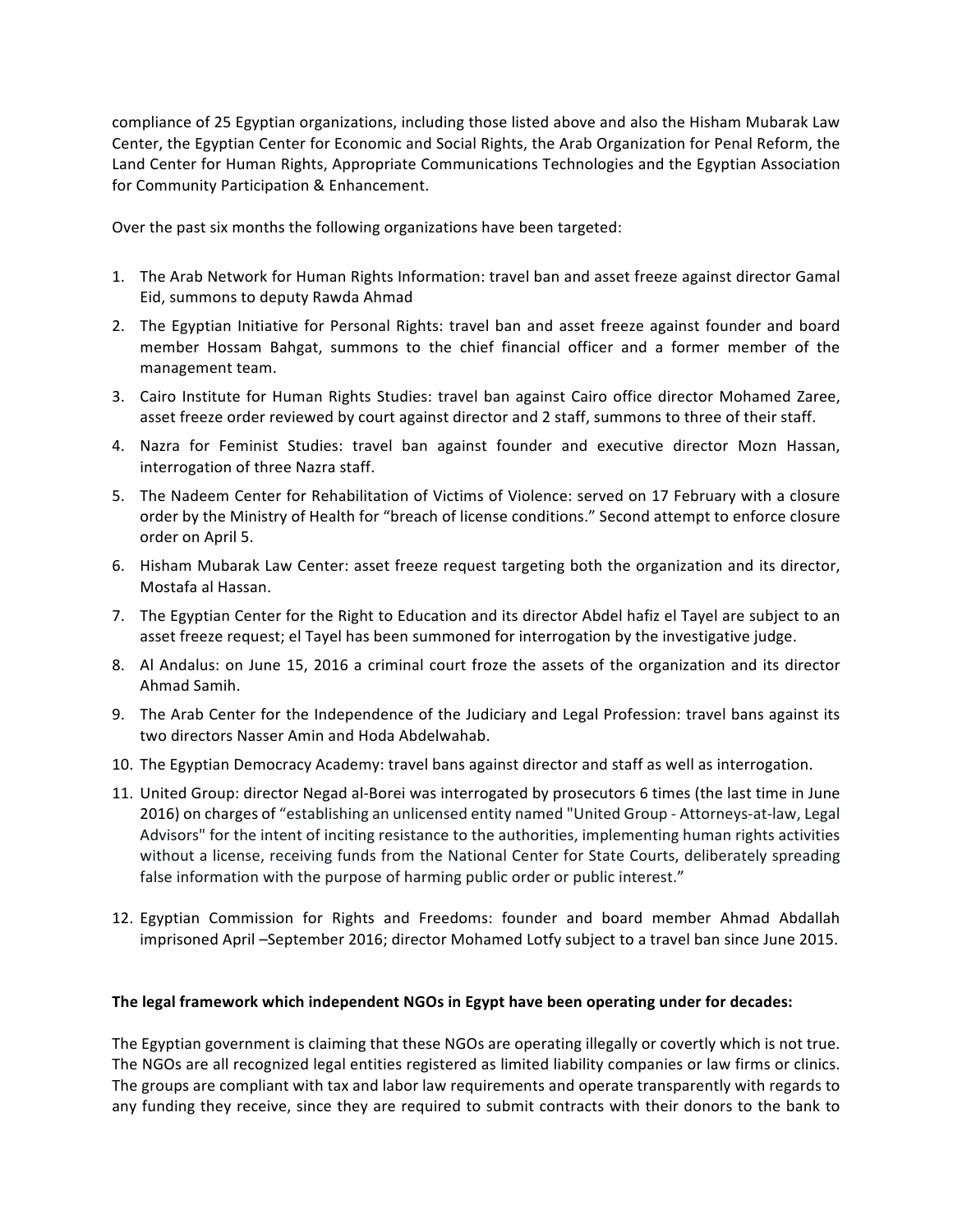receive incoming transfers. All transfers to these organizations have been performed through the banking sector under the control of the Central Bank authority. None of these NGOs generate profit.

The Egyptian government has repeatedly publicly declared its commitment to amending Law 84 on Associations, most recently during its November 2014 UPR process, to bring it into compliance with the 2014 constitution. Yet now the government is pushing an investigation which uses that same law as the starting point for determining which organizations to prosecute.

International law is clear that since freedom of association is a right, governments do not have the right to insist on registration under a particular type of legislation. The Special Rapporteur on the right to freedom of peaceful assembly and the right to freedom of association, states clearly that "the right to freedom of association protects unregistered associations on an equal footing."

## **Who is at risk of being prosecuted?**

This is the second part of the prosecution of NGO staff for the receipt of foreign funding based on a 2011 government fact-finding committee report. The first trial in 2012 focused on four US and one German organization based in Egypt and resulted in prison sentences ranging between 1-5 years, for 43 staff members. This investigation now targets Egyptian NGOs and could result not only in heavy prison **sentences** (in the 2012-13 trial, directors were sentenced to 5 years' imprisonment, but in this phase, the legal framework now includes additional provisions carrying a life sentence), but also the closure of the organizations as occurred in the 2013 verdict.

On March 21, the judge issues a gag order on reporting on the investigations in Case 173.

#### **Timeline of events:**

- **August 15, 2016:** criminal court hears pleadings of the defense of the staff of the five human rights organizations, adjourns to September 17 when he says he will pronounce verdict on the request by investigative judges for freeze of assets.
- **July 17, 2016:** 
	- $\circ$  Zeinhom criminal court asset freeze session; judge hears defense requests, adjourns to August 15.
	- $\circ$  Investigative judge interrogation of EIPR chief financial officer and Arab Network for Human Rights Information deputy director Rawda Ahmad.
	- $\circ$  Summons received by Karim Abdelrady and Noor Fahmy, both staff at the Arab Network for Human Rights Information.
- **July 14, 2016**: Nasser Amin director of the Arab Center for the Independence of the Judiciary and Legal Profession banned from travel
- June 27, 2016: Mozn Hassan, founder and executive director of Nazra for Feminist Studies, is banned from travel.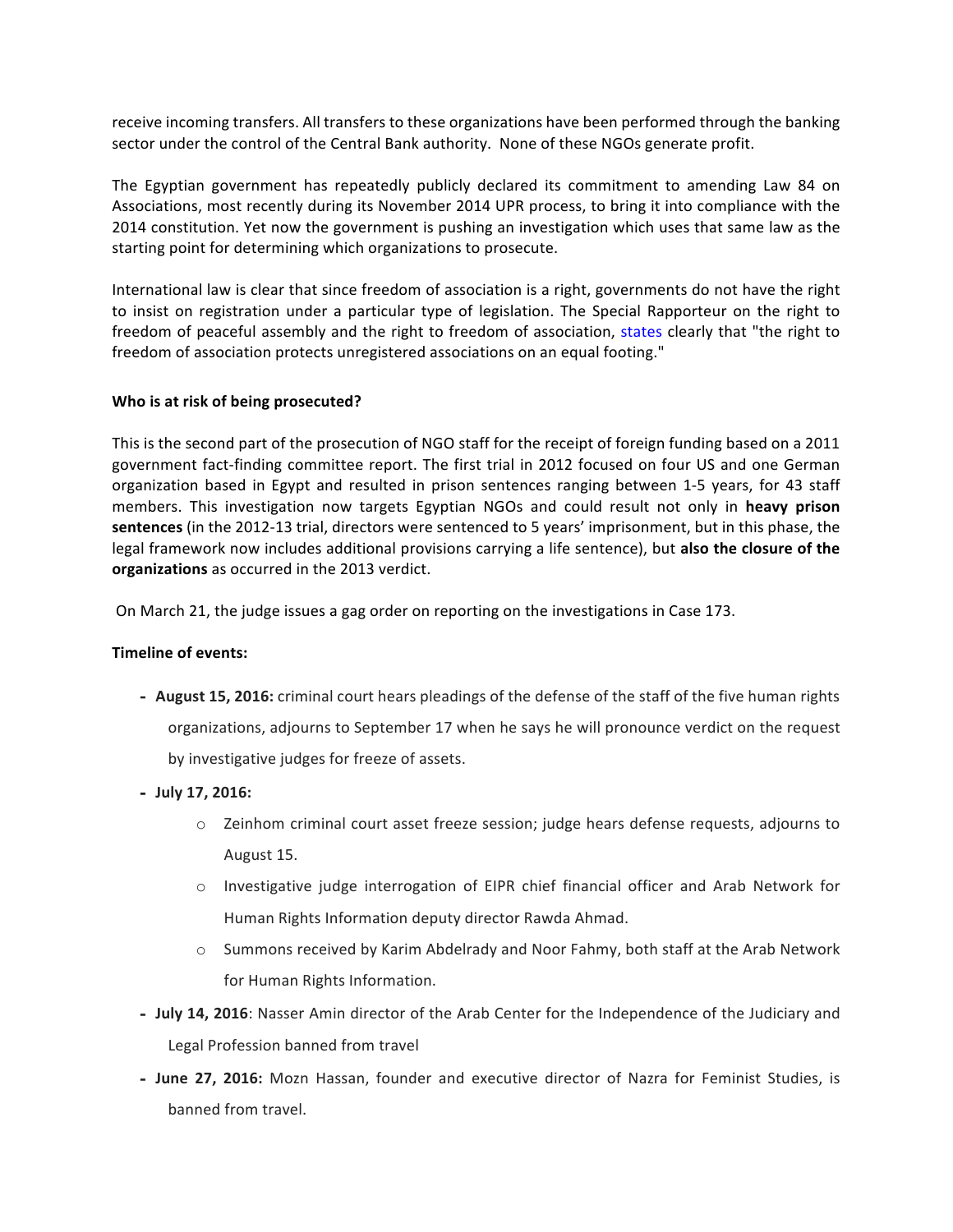- June 20, 2016: Hoda Abdelwahab, executive director of the Arab Center for the Independence of the Judiciary and Legal Profession, is informed of a travel ban against her.
- June 15, 2016: North Cairo criminal court confirms an asset freeze on the accounts of Al Andalus and its director Ahmad Samih
- June 5: Negad al-Borei, Director of UG Law was interrogated by prosecutors on 5 June 2016, the sixth interrogation session on charges of "establishing an illegal entity for the intent of inciting resistance to the authorities as well as deliberately spreading false information with the purpose of harming public order or public interest."
- **May 26**: Mohamed Zaree, Cairo office director of the Cairo Institute for Human Rights Studies is banned from travel.
- May 17: Negad al-Borei summoned for questioning in connection with his draft torture law workshop
- March 22: the Investigative judge formally summons Mozn Hassan as the first executive director to appear before him as an accused on March 29, which was postponed
- March 24: Zeinhom court session on asset freeze.
- March 22: investigative judge interrogates three staff members of Nazra for Feminist Studies
- March 21, 2016: the judge issues a gag order on reporting on the investigations in Case 173
- March 20, 2016: Hossam Bahgat and Gamal Eid's lawyers attend the asset freeze trial for the first time, judge adjourns to March 22 to allow defense requests.
- March 17: MENA news agency reports that a Cairo Criminal Court circuit will review an asset freeze order against Hossam Bahgat and Gamal Eid and his wife and daughter.
- March 15, 2016: A United Group accountant is summoned and interrogated by the investigative judge.
- March 3, 2016: United Group's director Negad al-Borei is interrogated by a different investigative judge on charges of establishing an illegal entity and spreading false information.
- **February 23**, 2016: Hossam Bahgat learns of travel ban at airport when attempting to fly to Joradn
- February 17: a police official sent by local authorities serves the Nadeem Center for Rehabilitation of Victims of Violence with an administrative closure order by the Ministry of Health for "breach of license conditions." Four days later Nadeem directors and lawyers met with ministry of health officials who told them that the decision had come from the cabinet.
- **February 4**, 2016: Gamal Eid learns of travel ban against him at the airport as he attempts to travel.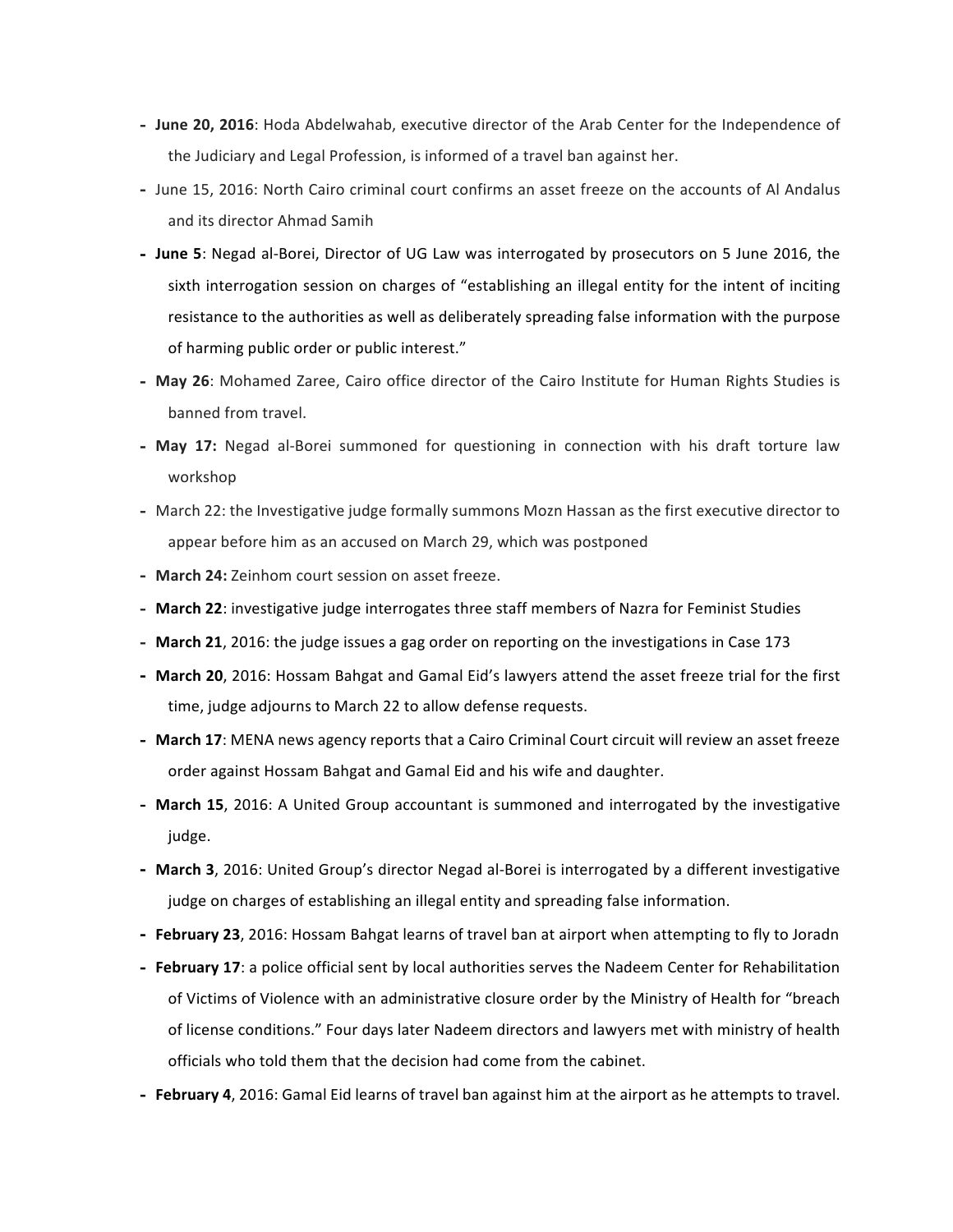- February 2, 2016: investigative judge submits asset freeze request for court approval, airport receives list of names banned from travel in connection with investigation.
- Late January 2016: Abdel hafiz el Tayel is summoned for interrogation by the investigative judge
- January 28, 2016: then-minister of justice Ahmed El Zend says in a televised interview that the prosecution of the foreign funding case will soon move ahead.
- **October 2015**: Egyptian daily Al-Youm Al-Sabea leaks a scanned copy of a request by the investigative judge in on Case No.173, to the tax authorities enquiring about the tax compliance of 25 Egyptian organizations, including those listed above and also the Hisham Mubarak Law Center, the Egyptian Center for Economic and Social Rights, the Arab Organization for Penal Reform, the Land Center for Human Rights, Appropriate Communications Technologies and the Egyptian Association for Community Participation & Enhancement.
- June 2015: airport officials inform Mohamed Lotfy, director of the Egyptian Commission for Rights and Freedoms, that he has been banned from travel as he attempted to travel to Berlin.
- June 2015: Cairo Institute for Human Rights Studies received a visit from the Ministry of Social Solidarity technical committee.
- **July 2015**: Hisham Mubarak Law Center is visited by the Ministry of Social Solidarity technical committee.
- March 2015: Esraa Abdelfattah and two others from the Egyptian Democracy Academy are summoned for interrogation by the investigative judge
- December 2014: the investigative judge issues travel bans against Esraa Abdelfattah the director and two staff members of the Egyptian Democracy Academy
- Late 2014, investigate judges appoint a technical committee from the Ministry of Social Solidarity tasked with determining whether these NGOs are operating as associations without being registered as such under Law 84/2002, and to examine documents related to funding.
- June 2013: a Cairo criminal court sentences 43 foreign and Egyptian employees of foreign NGOs to sentences ranging between 1-5 years. The directors and senior staff were sentenced to 5 years mostly in absentia, Egyptian staff who remained in-country were given 1-year suspended sentences. The court also ordered the closure of the organizations in question, the International Republican Institute, the National Democratic Institute, Freedom House, the International Center for Journalists and the Konrad Adenauer Foundation.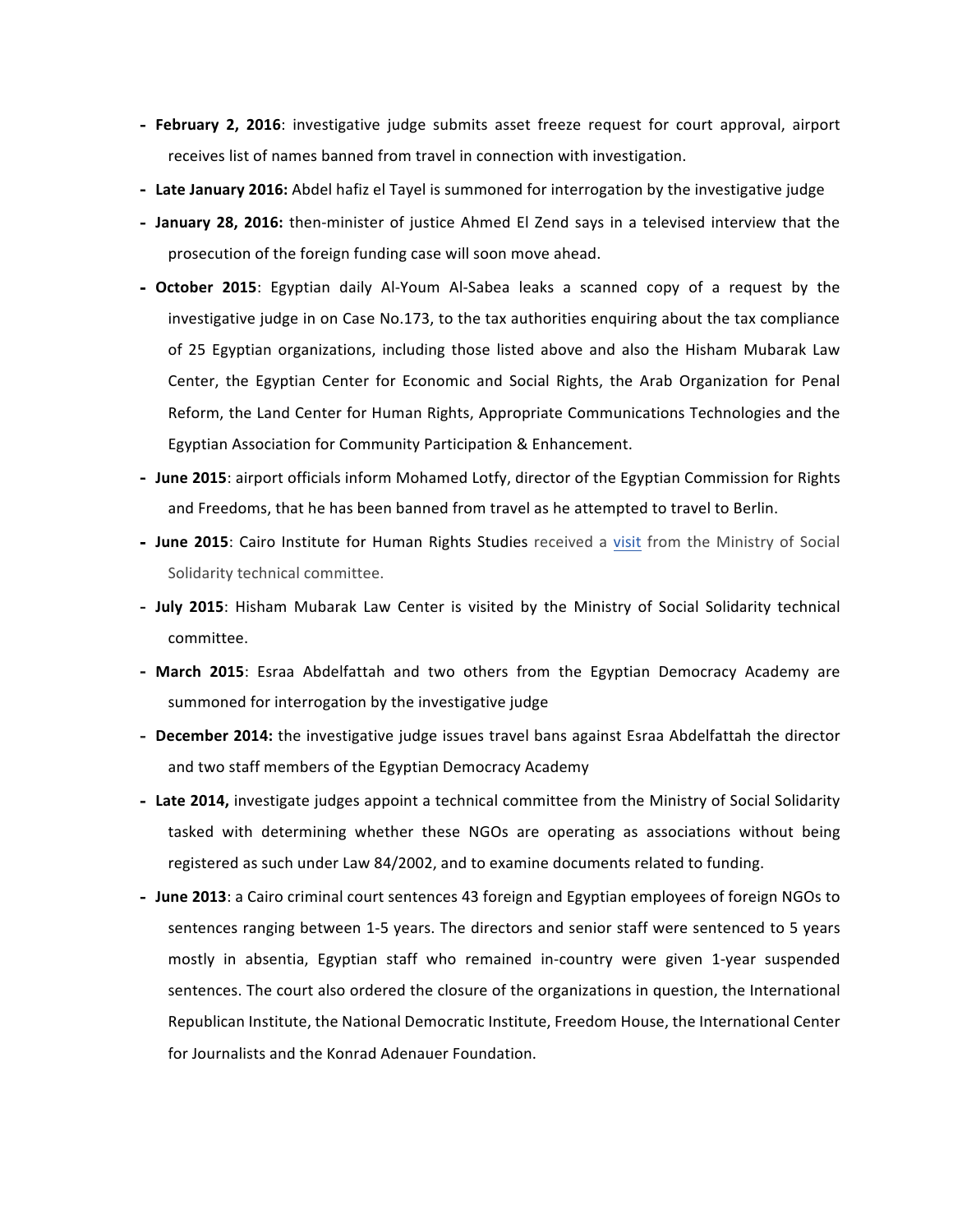#### **What is the problem with the Mubarak-era Associations Law 84?**

Law 84/2002 as it stands is not consistent with the Egyptian Constitution which allows for associations to be established by notification. The law therefore needs to be amended to comply with the constitutional provision. 

Egypt's constitution provides in Article 75 that "citizens have the right to form non-governmental organizations and institutions on a democratic basis, which shall acquire legal personality upon notification." 

Indeed, in the Egyptian government's report to the UPR in November 2014, the government stated, as  $cited$  in the report of the working group paragraph 20:

"Since 2011, the Government has been involved in a review of Law no. 84 of 2002 regulating civil associations and non-governmental organizations (NGOs). The total number of registered NGOs now stands at around 47,000, compared with 26,000 in 2010."

In paragraph 80, the report of the working group states:

Ambassador Hisham Badr noted that engagement with civil society was a key pillar in the political and social transitional process, and that civil society was a natural partner for the Government.... A new association law, to be adopted by Parliament, was being discussed with civil society organizations, of which 800 had been consulted so far. On 26 October, the Ministry of Social Affairs announced that it would facilitate the registration process of unregistered NGOs

For decades the independent Egyptian human rights community has fought against Law 84 and called for its reform due to the deeply restrictive and invasive nature of its provisions. For more information please see the International Centre for Non-Profit Law legal analysis of the law: http://www.icnl.org/research/monitor/egypt.html

From 2011 onwards, successive governments have promised to amend Law 84 and have submitted multiple drafts. Human rights groups have at times been consulted by—or lobbied—Parliament and the government on these various drafts. In late 2013 NGOs were part of a government-appointed committee to consult on the drafting of the Associations Law. Throughout the past two years, rights organizations have invited the Egyptian government to start an open dialogue with the rights movement and cease all forms of harassment of NGOs.

#### What are the relevant standards under international law to make reference to?

Under the strict standard of Article 22 of the ICCPR, no restriction on the right to freedom of association is permissible unless it is  $(1)$  prescribed by law;  $(2)$  necessary in a democratic society; and  $(3)$  in the interests of national security or public safety, public order, the protection of public health or morals, or the protection of the rights and freedoms of others. All three tests must be met or the restriction is invalid. This language has long been interpreted to mean that "freedom of association is a right, and not something that must first be granted by the government to citizens." The UN Human Rights Committee, has found, for example, that Lebanon's de facto practice of requiring prior licensing before an association could begin operations improperly restricted the right to freedom of association under Article 22. Accordingly, an individual cannot be required to register an organization in order to exercise his or her right to associate. Second, the restriction is not necessary in a democratic society for one of the four justifications articulated in Article 22. A government may not require that a group register as one